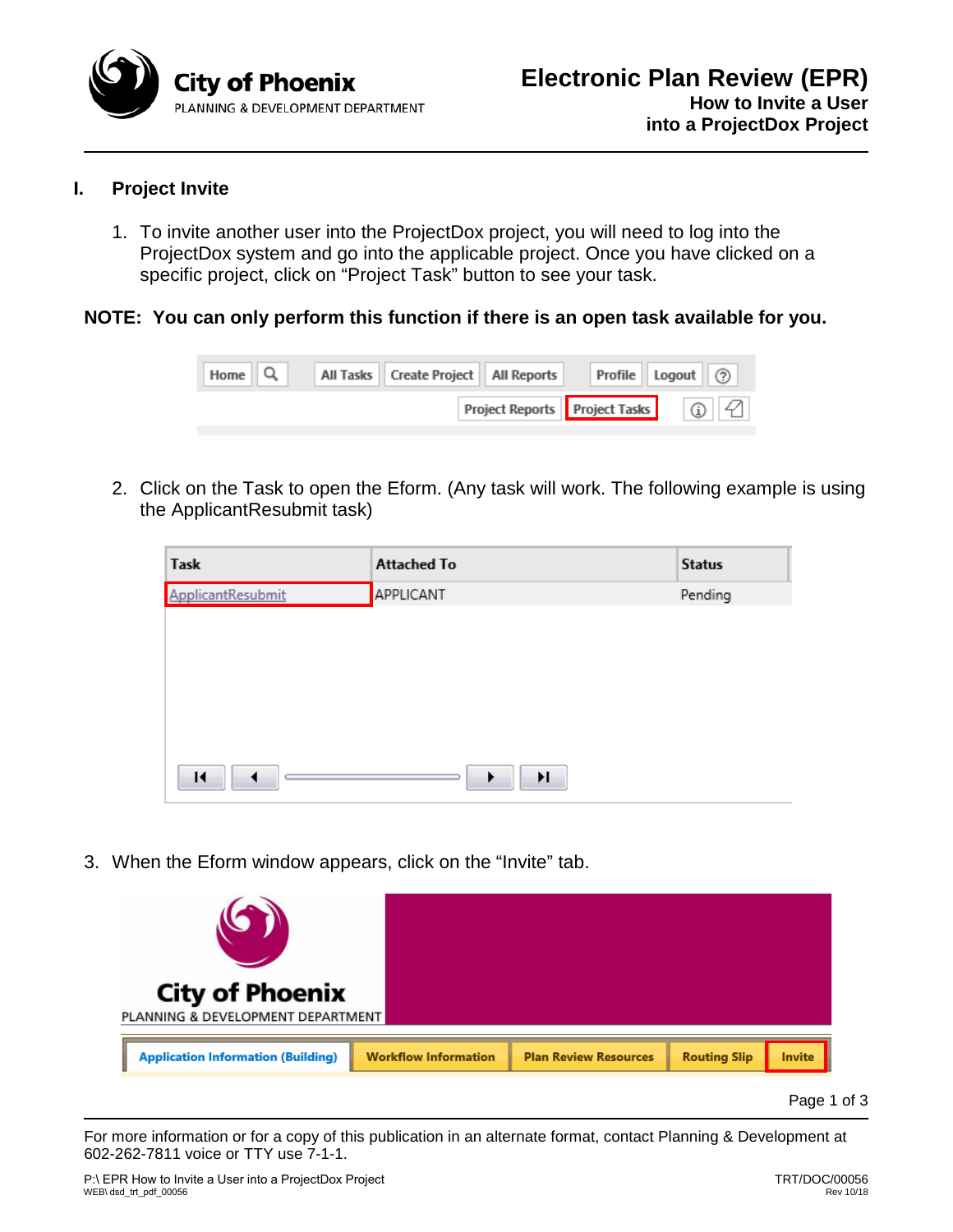4. Fill in the first and last name, email address, and any comments regarding the invitation. Click "Invite" to send the invitation. "User Invited" will appear after "Invite" is clicked.

| <b>City of Phoenix</b><br>PLANNING & DEVELOPMENT DEPARTMENT                                                                               |  |  |  |
|-------------------------------------------------------------------------------------------------------------------------------------------|--|--|--|
| <b>Application Information (Building)</b><br><b>Workflow Information</b><br><b>Plan Review Resources</b><br><b>Routing Slip</b><br>Invite |  |  |  |
| <b>INVITE ADDITIONAL</b>                                                                                                                  |  |  |  |
| *FIRST NAME: Bob                                                                                                                          |  |  |  |
| *LAST NAME: Building                                                                                                                      |  |  |  |
| *EMAIL ADDRESS: bob@buildingnew.com                                                                                                       |  |  |  |
| <b>ADDITIONAL INFORMATION:</b> Mr. Owner,                                                                                                 |  |  |  |
| Here is access to the project you requested.                                                                                              |  |  |  |
|                                                                                                                                           |  |  |  |
|                                                                                                                                           |  |  |  |
| Invite<br><b>User Invited</b>                                                                                                             |  |  |  |

**NOTE: You can add as many users as you would like by typing in new information and clicking "Invite". Invited users will only have access to view files and cannot upload any new files or complete project tasks.**

### **II. Invite Email Verification**

1. To verify if the email has been sent, close out of the Eform and click on "Project Reports".

| Home $\  Q$ | All Tasks   Create Project   All Reports |                               | Profile Logout (?)                |
|-------------|------------------------------------------|-------------------------------|-----------------------------------|
|             |                                          | Project Reports Project Tasks | $\left  \right $ $\left  \right $ |

2. Click on the view icon **the next to "Current Project – All Emails Sent Summary Report".** 

| View   Report Name                                | <b>Report Type</b> | Report Description              |
|---------------------------------------------------|--------------------|---------------------------------|
| Current Project - All Emails Sent Detailed Report | Project            | All Emails Sent Detailed Report |
| Current Project - All Emails Sent Summary Report  | Project            | All Emails Sent Summary Report  |